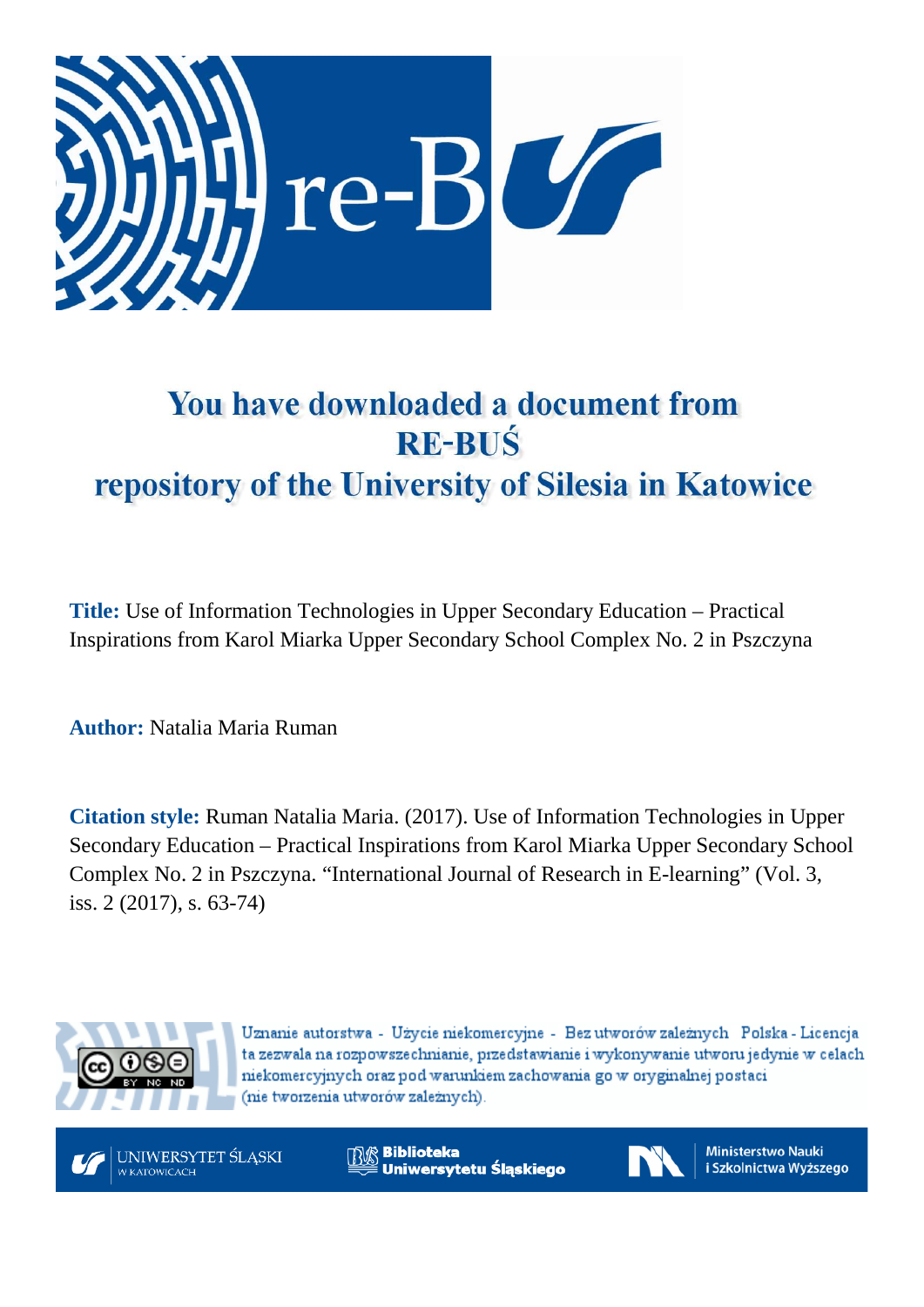

**Natalia Maria Ruman**  Poland

# **Use of Information Technologies in Upper Secondary Education – Practical Inspirations from Karol Miarka Upper Secondary School Complex No. 2 in Pszczyna**

# **Abstract**

In the foreseeable future multimedia will not replace natural teaching tools. However, there are a number of didactic situations where the use of indirect forms of reality description is advisable or even necessary.

The article aims to present elementary pedagogical practice in the field of contemporary educational technologies and to show the creative quest and reflexive enrichment of the pedagogical style of teaching, in which particular skills are used. The presented problems contribute to future research into the analysis of teachers' skills development in terms of the use of computer programmes in school management.

What presents a challenge to the Digital School is education in cyberspace, e-learning, new technologies and solutions, accompanied by simultaneous prevention of media-related risks. Schools need to keep abreast of the rapidly changing reality – only in this way can they produce beneficial educational results for society in the 21st century.

K e y w o r d s: Internet, multimedia, computerisation, digital school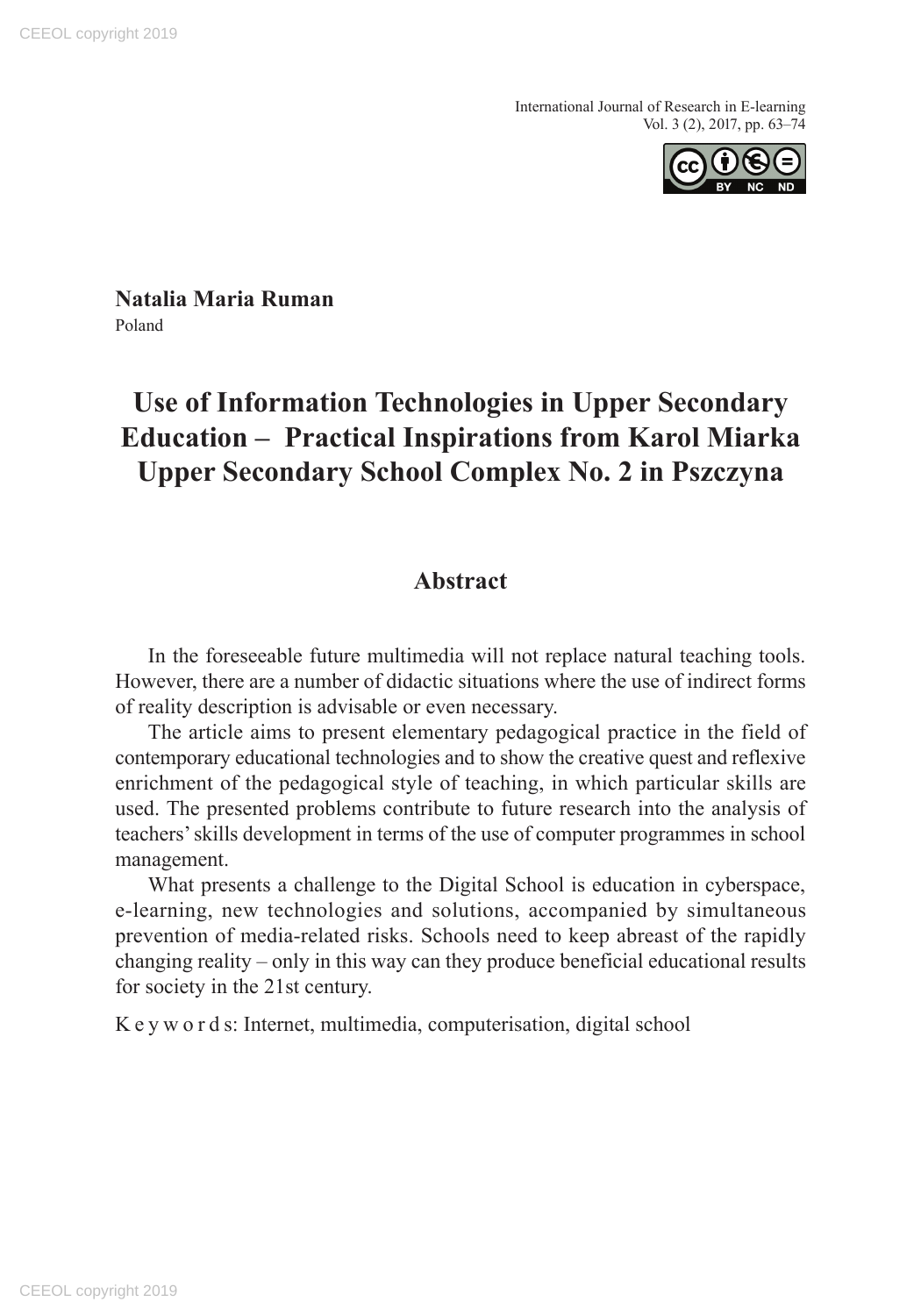# **Preliminary Reflections – Information Technology**

Information education is education preparing for life in information society. Today's students are tomorrow's teachers – they will be teaching other people. Educators and psychologists say that what causes various qualities to develop in children and youth is the influence that mass-media have on their audiences. The term "influence" can be taken to mean a direct response to a stimulus or a long process that manifests itself in various changes, often hardly perceptible, occurring in different periods of one's mental life, in development of norms, and in the ability to make moral and aesthetic judgments. Hilda Himmelveit has identified three types of influence that media have on children and youth. These include direct, cumulative, and subconscious influence (Himmelweit et al., 1958, p. 79, quoted in: Koblewska, 1980, pp. 89–90).

That is why it is necessary to introduce media education courses; young people should be taught how to develop their faculty of will, how to develop emotions, and how to mould proper attitudes which are the most important result of the educational process. Media education means shaping proper attitudes towards the mass-media. "Attitude" as such means an individual's relatively permanent stance (negative or positive) towards a specific object (Karkowska, 2007, pp. 167–179).

A classification of new media has been proposed, with the first two items being particularly relevant to work at school:

- 1) teaching and learning,
- 2) educational help,
- 3) obtaining professional qualifications, and
- 4) distance learning tool (Gajda, 2004, pp. 33–37).

IT will allow the student to acquire extensive knowledge and skills to use computers running various operating systems, to instal, configure, and use various types of software, as well as to independently develop software applications. The student will become familiar with the structure, principles of operation, and use of digital components and systems, microprocessor systems, as well as multimedia devices. He or she will also be responsible for the creation, configuration, and administration of computer networks. The student will be able to apply the knowledge acquired to the development of web applications, which today are inherent components of every website, and to create both static graphics and animations as website elements (Batorski, 2006, pp. 131–133).

The practical aspect should be emphasised in the whole teaching cycle. Learners should recognise both the tremendous benefits of the widespread use of IT tools and the risks that come with their ever-increasing use.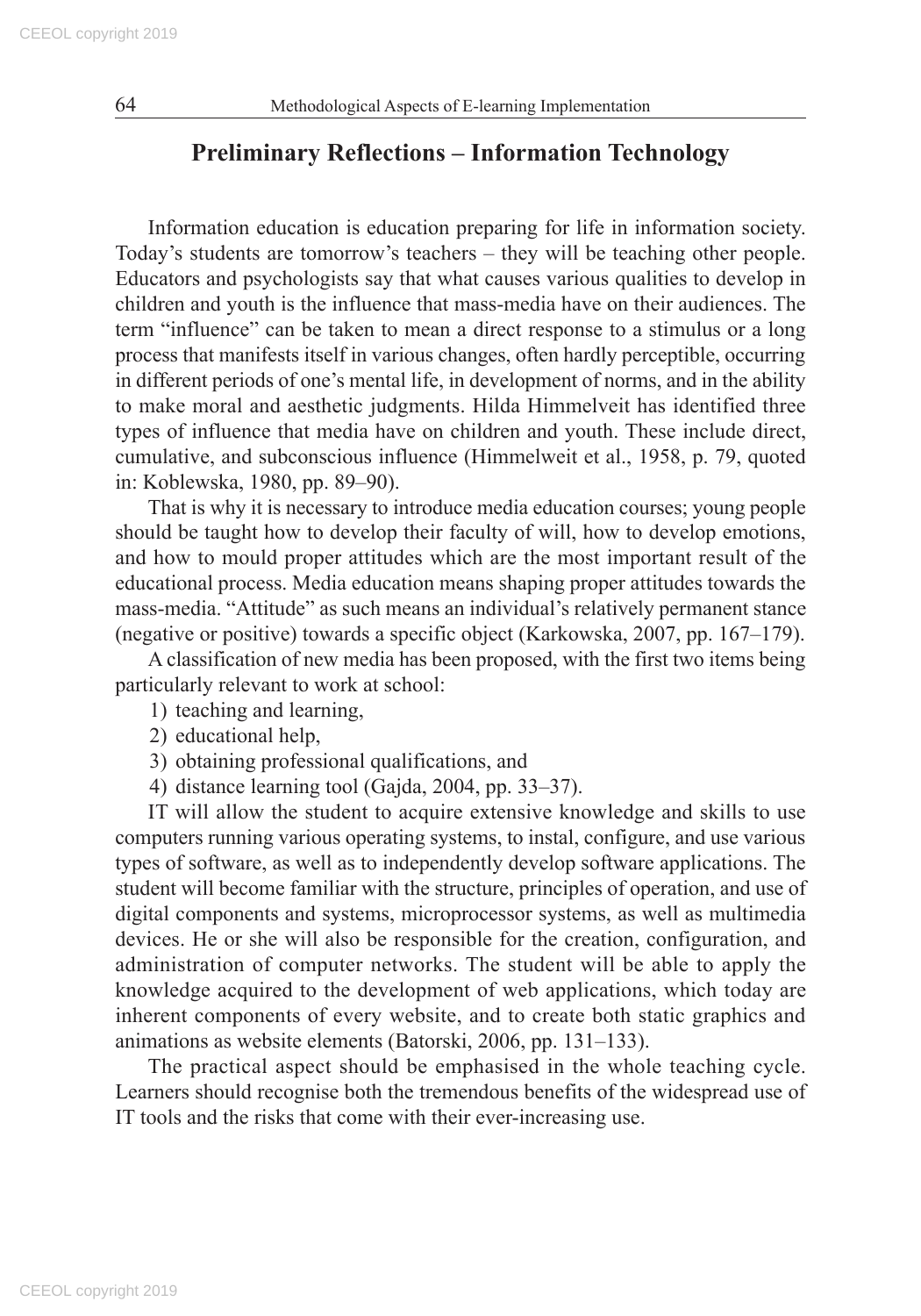# **School and Media – A Practical Application**

Media are standard teaching tools in many educational institutions, and outside schools they serve as communication tools, overcoming the barriers of distance and isolation, making it possible for many different people to study at many different places at the same time. Media education provides teachers with more freedom to choose how they teach a particular lesson. At present much emphasis is laid on modern teaching methods, based on the use of technical means as well as various multimedia programmes (Hatalska, 2002, pp. 47–48).

The use of multimedia presentations in the teaching and learning process involves presentations taking over some of the teacher's roles. Richard I. Arends defines them as interaction functions, and reviews them according to the mode of operation of a particular educational establishment (Arends, 2000, p. 264). Drawing on the works of cognitive psychologists, and Ellen Gagné in particular, Arends identifies three types of knowledge: declarative, procedural, and contextual one. Declarative knowledge is a systematised collection of information about the reality. Procedural knowledge is a set of skills and information about the ways in which particular activities are carried out. Contextual knowledge allows for the effective use of declarative and procedural knowledge; contextual knowledge also includes attitudes that are characterised by determination to use the information and skills acquired. These definitions are consistent with a psychological concept of representation systems which lays emphasis on teaching that supports students' active thinking and information processing.

Schools take steps aimed at making the student a creative individual, capable of obtaining necessary knowledge and skills independently. Schools work to ensure high academic standards, to prepare students for further education, and to provide conditions for each student's comprehensive development, as well as high quality of instruction and education.

Nowadays it is difficult to imagine school education without modern technologies. IT is an area that evolves rapidly. In order to keep up to date with IT, it is necessary to continuously update one's knowledge and skills. That is why it is so important for schools to have highly qualified teachers who are open to new ideas and further improvement of their skills, and head teachers who have a vision for their schools and are open to innovations, competent, and straightforward. What is also useful are specialised computer programmes for individual subjects, particularly in vocational schools.

In Upper Secondary School Complex No. 2 in Pszczyna, instead of interrelated loosely connected lessons, many subjects are combined into projects spread over several units. They are implemented by a group of students. These projects have the task of mobilising students to work independently, and during them materials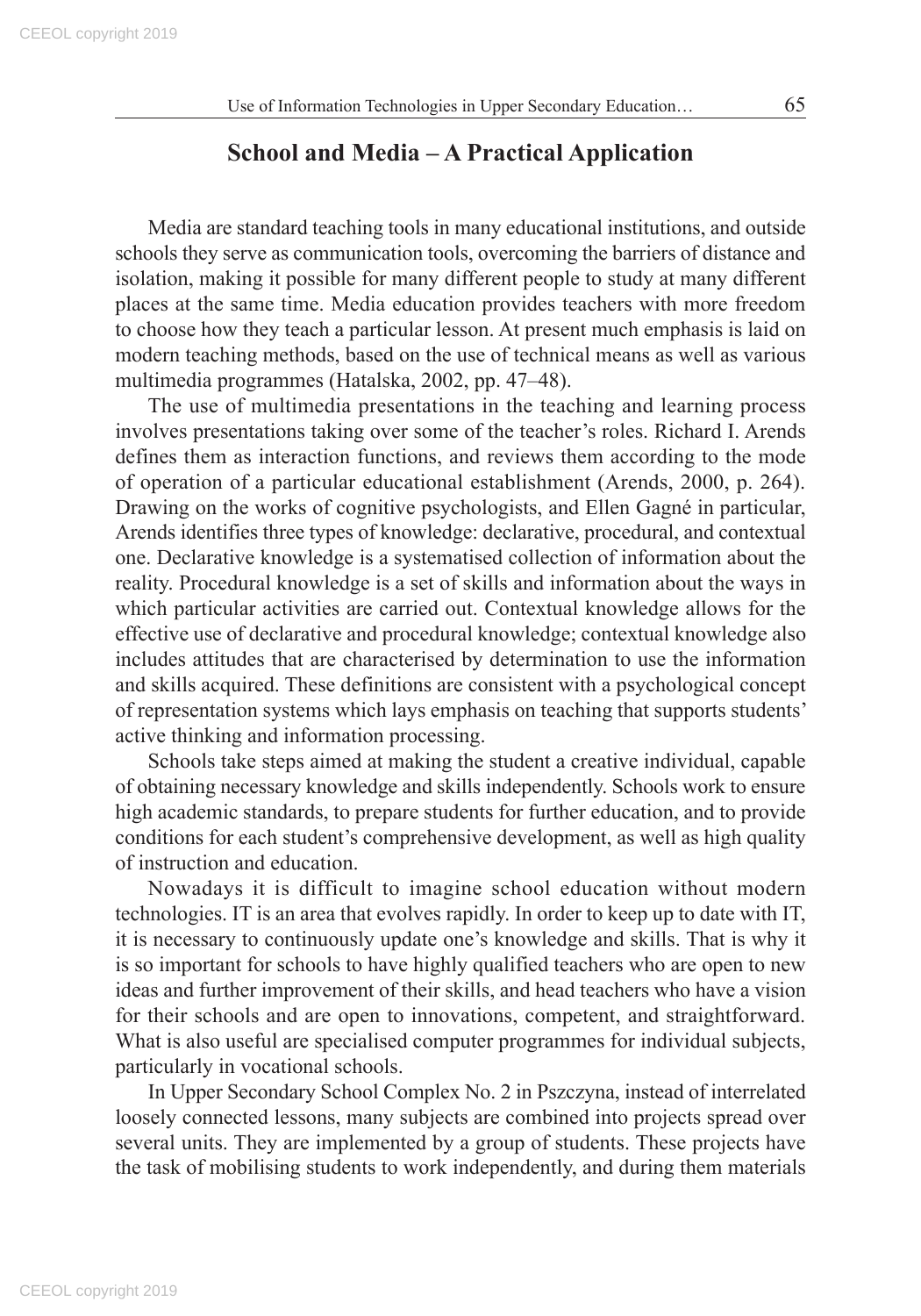prepared by the teacher and the textbook are only indicative of the achievement of learning objectives using computer technology.

In the school chronicle there is a motto that indicates the aims of education in this institution, the development of the student, but it also related to the media: "Help others develop and make it the greatest joy of your life" (A. L. McGinnis). We are ready to share our knowledge, skills, and long-standing experience, in order to prepare our students for life as successful citizens in a changing world.

During lessons teachers use interactive whiteboards, interactive software for particular course-books, DVDs, and films; they prepare banks of additional exercises and resources for use in case the lesson objectives are completed earlier than expected.

Thanks to the use of technology at school, teachers can ask willing students, giving sufficient advance notice, to prepare (individually or in groups) media presentations on a specific subject; the students are required to search for information independently in a variety of sources of knowledge, to select the material gathered, and to present the results of their work in front of the class audience while the fellow students are asked to evaluate the presentation after it is given.

One of the school's strategic goals, as stated in its mission statement, is to increase the use of information technology in the didactic process. The school's overriding objective is to increase students' motivation to learn by making the educational process more attractive. Efforts are being made to improve the availability of information technology to students and teachers (computers, multimedia equipment, interactive whiteboards etc.) so that they could perform tasks related to various spheres of life.

The Pszczyna school has two computer laboratories, and in the library there is a multimedia centre. The school's ample educational facilities ensure young people's comprehensive physical and intellectual development as well as the opportunity to acquire qualifications or learn a trade.

All of the lab classrooms are equipped with study aids and modern audio-visual equipment. Of the lab classrooms especially worth mentioning, there are computer laboratories which are equipped with modern computer equipment and software allowing students –following both the IT technician curriculum and other study paths – to properly learn how to operate and use computers.

Preparing students for a career as an IT technician often involves the use of materials found on the Internet, in online directories, software and hardware manufacturers' websites, user forums, etc. As far as computer hardware is concerned, the materials used are always newest and up-to-date (e.g. latest equipment specifications), which is their advantage over textbooks about hardware which at the moment of printing are already outdated due to rapid development of technology.

Below, benefits of attending the classes for the student are presented. He or she: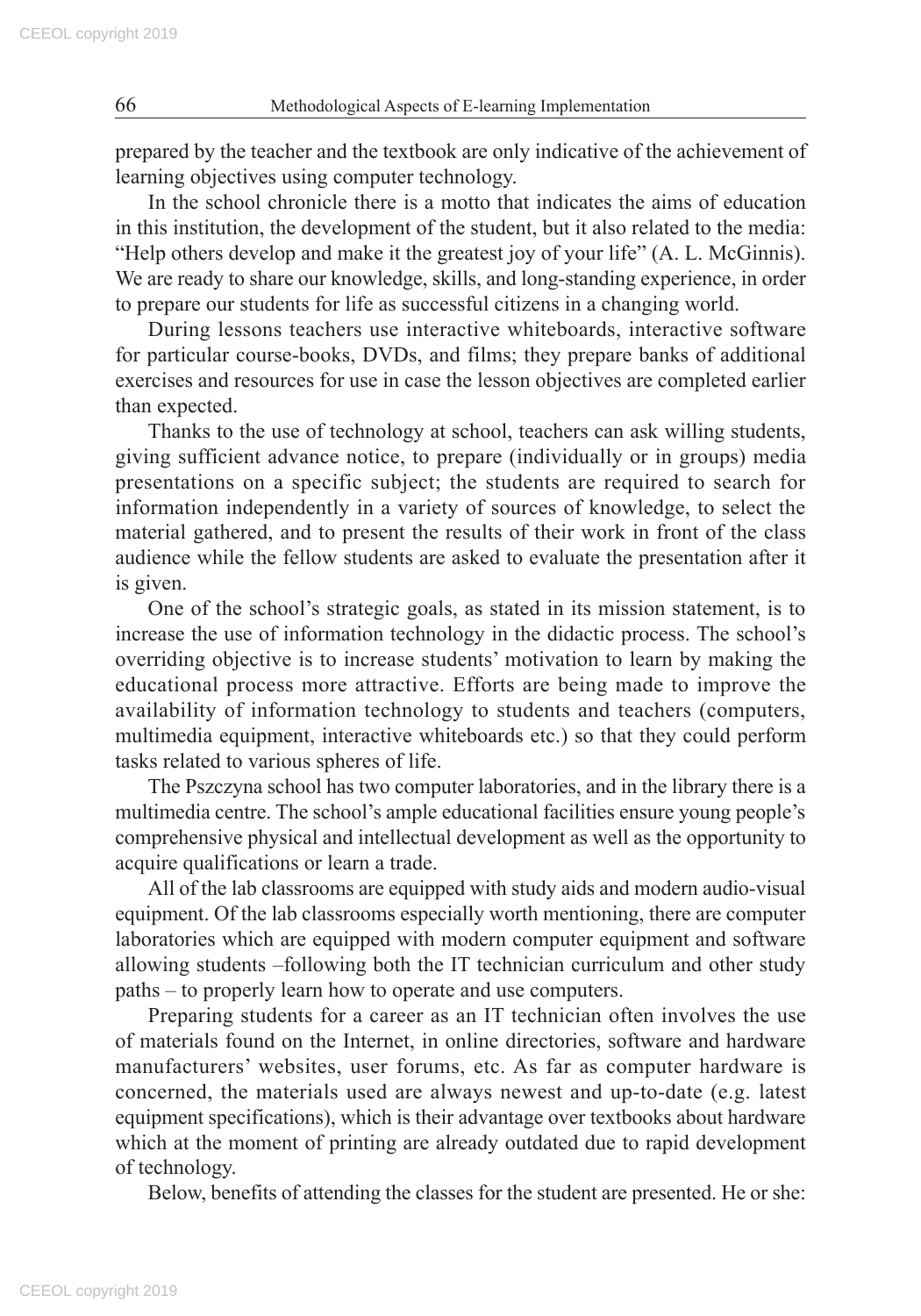- is capable of purposeful computer use in information society;
- is familiar with potential risks associated with computer use and uses computers in accordance with ergonomic standards and occupational hygiene guidelines;
- can practically and effectively use selected software also available in computer networks – to obtain and process information (e.g. can prepare documents using word processors, can use spreadsheets to make calculations and graphics to present numerical data, can prepare effective multimedia presentations, and can process images, text, and sounds);
- can use a computer to design, plan, and independently execute projects;
- uses computers to study and at work;
- is familiar with ethical principles applicable to media use and can observe them in conscious, critical reception and creation of media messages;
- is familiar with methodology relating to teaching with latest information technologies;
- can use IT in the didactic process to develop class scenarios and educational materials, and to carry out other cultural and community-related activities;
- can search for and verify content on the Internet (that is, knows strategies for searching for information);
- can develop their own content using Web 2.0 tools (Internet 2.0);
- is familiar with e-learning fundamentals; and
- can deliver an educational project using IT (e.g. WebQuest).

The student can also obtain the latest software versions that are compatible with his or her hardware platform from the Internet. Before classes and lessons, it is necessary to set up and check hardware and software intended for use during the lesson. Sometimes it is necessary to solve technical issues. When preparing their workstations, students have to resolve certain technical issues unassisted. In such cases they go online, e.g. to download hardware drivers, instruction manuals, or software compatible with the hardware used, to find advice on Internet forums.

When preparing to take their examinations, students use online practice tests, e.g. www.egzamin-informatyk.pl, www.kwalifikacjewzawodzie.pl, www. technikinformatyk.pl, www.testy.egzaminzawodowy.info/technik-informatyk. These websites allow students to verify their theoretical knowledge and have instant access to test results.

Specimen practical assignments are obtained from the Internet; students complete them and subsequently discuss and evaluate them as a group. Students send in their homework and other assignments to a dedicated email address. The electronic register makes teachers' and tutors' work easier and more efficient by automatically generating statistical data and reports on the basis of current data. This, in turn, facilitates school management.

During lessons and integrated education classes, computer hardware and software is used to independently prepare teaching materials; multimedia projectors are used to present materials prepared, students give presentations of their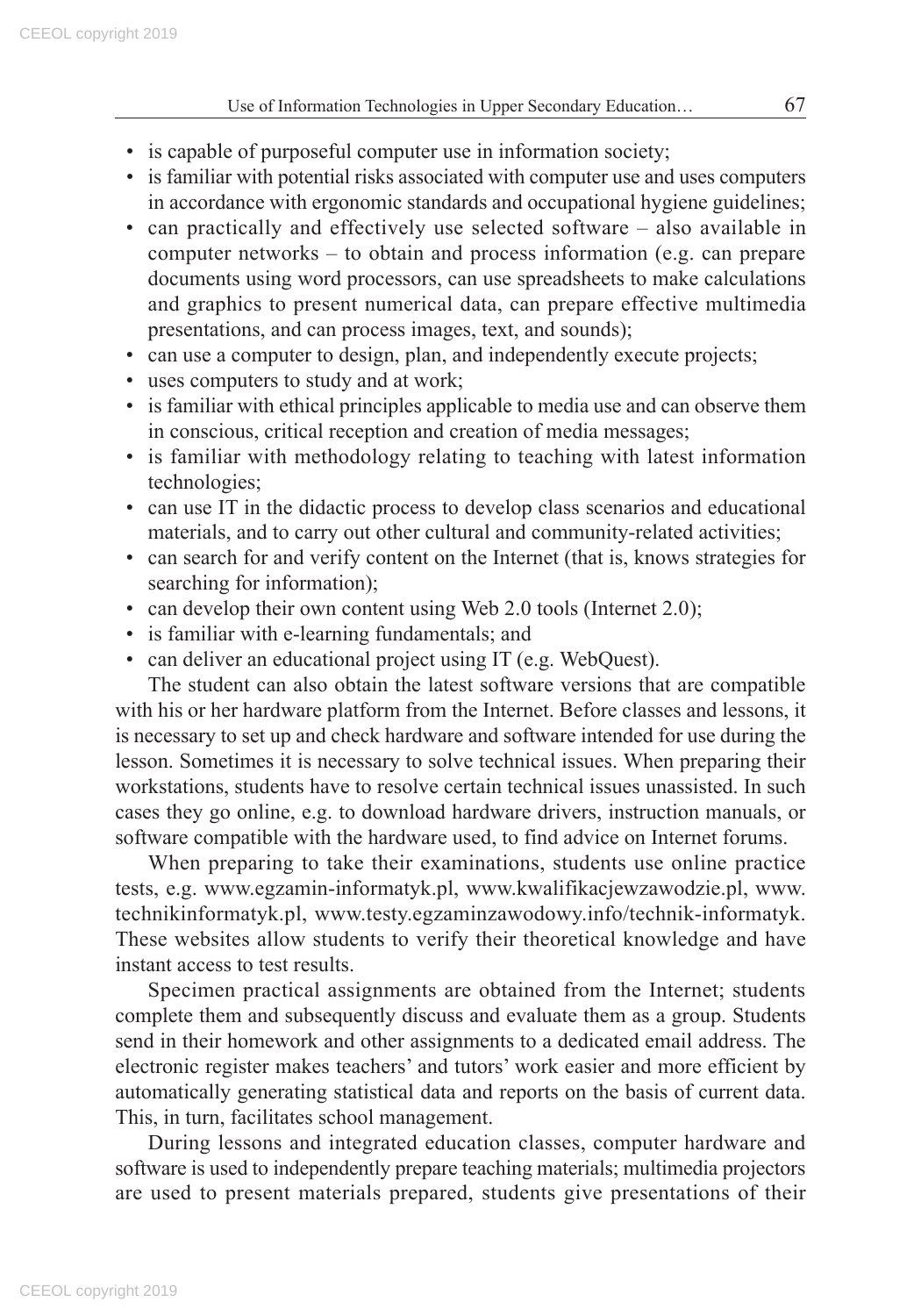assignments and watch instructional movies. The students learn to use presentation software (Prezi) to create presentations and hold debates on topics of human relationship with media in the following aspects: social aspect – the functioning of an individual in a virtual world, Internet communities, digital course-books in education, computer games potential, media ecology, risks associated with medial culture, e-learning in education.

Within the e-learning framework, a Cisco instructor runs a School Cisco Academy and teaches the following courses: IT Essentials (hardware and software basics), CCNA (computer network basics), and Linux. The Cisco Academy provides access to the www.netacad.com international multimedia e-learning platform, where course participants have their individual accounts. Those attending courses follow their course curricula online, perform tasks and exercises, and take partial examinations, final examinations, and a practical examination in the instructor's presence.

Programming tools, such as HTML editors and office suites, allow the user to create interactive multimedia presentations that take into account the audience's cognitive abilities and preferences, and determine the audience's level of knowledge and competence.

Most of the programmes used to create educational media (Microsoft PowerPoint, Microsoft FrontPage, Macromedia Dreamweaver, free programs: Open Office, NVU, the Moodle educational platform) have extensive help systems, are available in Polish versions, and come with creators and presentation templates. What merits special mention is WebSite  $X_5$  – a creator that allows users to create a website step-by-step using ready-made templates. It is a comprehensive solution as it does not require any other programmes to work with, e.g. applications for exporting files to a WWW server. After watching a short instructional video on the Manufacturer's website, each user can create his or her own website very quickly. Unfortunately, no Polish version is available; still, the number of features that the user needs to master is very low. Thanks to extensive literature and easy availability of the software, each interested individual can quickly learn the basics of multimedia presentation creation.

Video projectors allow viewers to watch films and presentations on large screens. Applications that transfer images from a teacher's computer screen to his or her students' computers are available. NetOp School is a very good example of such an application. By interacting with the applications being presented by the teacher, the students co-create the presentation. The teacher can preview all the students' screens, remotely disable or shut down the computers, send out or download files, and record the students' activity (Jędryczkowski, 2008, pp. 59–83).

Students are involved in the IT-School project (https://it-szkola.edu.pl). They attend online lectures in selected subjects. The lectures are supplemented with quizzes, presentations, and tests. What is included in the lectures is also content related to teaching materials development methods as well as errors,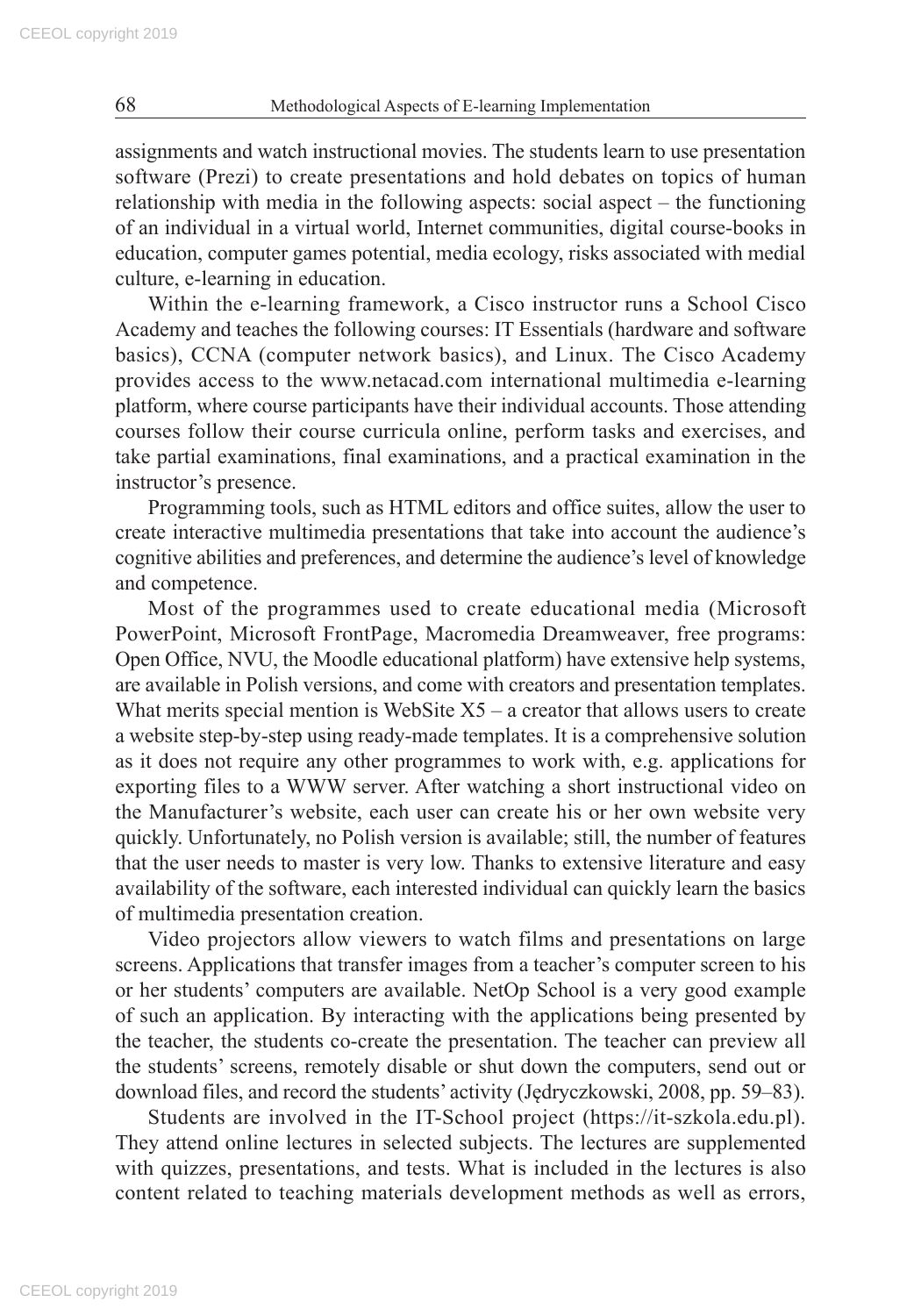faults, and advantages of multimedia software. The lectures also address media use in education (also based on empirical experience), human communication with the computer, communication models, creative aspects and risks associated with manipulation. The school's website is maintained on Google Sites, where authorised users have access to materials for lessons and other resources.

Students need to be reminded that the Internet not only is meant for providing entertainment, but also is a tool for work-related purposes. Students should be taught how to use the Internet to solve technical issues, where to find reliable information, how to interpret and implement solutions obtained. Work should be consistently continued to develop a reliable professional attitude in students and to imbue them with a sense of responsibility for their work.

Here are some examples of the achievements of the Digital School in Pszczyna:

- Secondary technical school students pursuing extended curricula for IT technicians and mechatronic technicians, as well as systems and renewable energy curricula regularly visit the Silesian University of Technology in Gliwice for academic purposes. They enhance their knowledge on, for example, artificial neural networks.
- As part of the Unibot Silesian Science Festival [Śląski Festiwal Nauki Katowice Unibot] and University Scientific Society – Silesian College of the University of Silesia in Katowice [Uniwersyteckie Towarzystwo Naukowe – Wszechnica Śląska Uniwersytetu Śląskiego w Katowicach], every year a tournament/race is held for primary school pupils as well as middle and secondary school students, called "Eco-Race." As part of the university initiative (Unibot), construction and programming classes are held for children, youth, and teachers. "Eco-Race" is designed to encourage students to think creatively and to learn in interesting and unconventional ways. The idea behind the competition is to build an eco-racing vehicle that is made from 100% recycled materials. After such vehicles are constructed, they race over a distance of 4 metres (without electric power).
- Every year the school holds a competition as part of the "Euroelektra" Electrical and Electronic Knowledge Contest organised by the Association of Polish Electrical Engineers upon the request of the Ministry of National Education. Students from the Pszczyna school always score high in the Silesian Province ranking.
- Around November, the Grand IT Test competition is held. Contest participants take knowledge tests in various IT areas which are made available on the IT Szkoła website and on the Facebook profile (selected tests) over the period from November to May.
- The students' track record of success includes coming in third in the  $M(\hat{a})$ tando nationwide mathematics and IT contest. Waiting for the results to be announced, the students attended the "Timeline and Virtual Reality" workshop,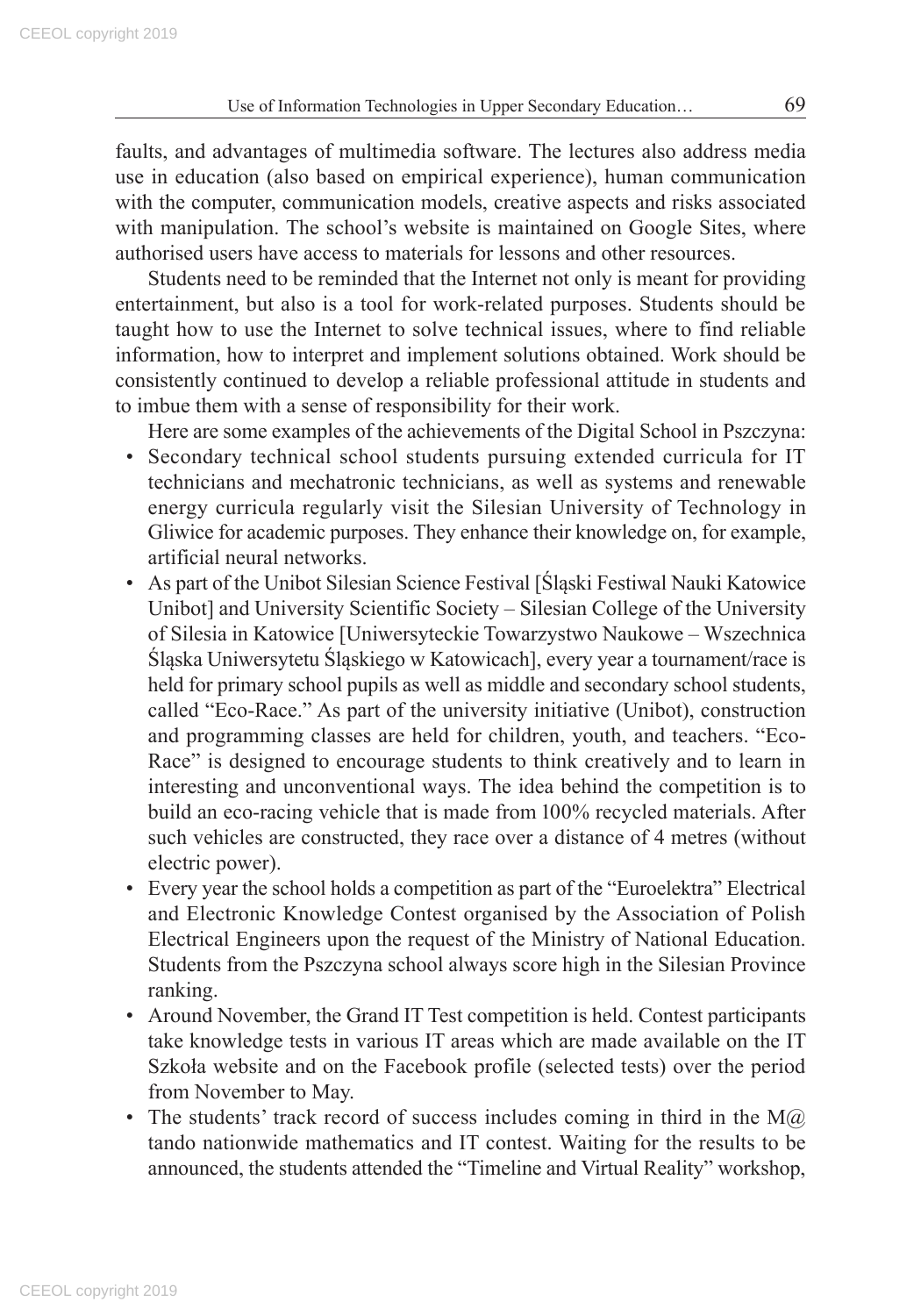organised by RCS2/Apple. The prize award ceremony was graced by the Minister of National Education.

• Every year, the Pszczyna school students come in top positions in the MIKROPROFESOR Rev. Prof. Józef Tischner Nationwide IT Competition. It is a multidisciplinary competition, with one of its aims being to promote the use of IT in various spheres of life; the competition, however, concerns more than merely completing tasks related to particular IT areas.

These are but a few examples of how education supported by media and new technologies produces tangible instructional results and supports young people's interests and hobbies.

The students' greatest success to date is their internship stay in Portugal, where they learned the ropes, secret IT tips, and new technologies.



*Figure 1.* IT students with the school head teacher, Piotr Cygan (first on the right), in Portugal. Photo by Natalia Ruman.

# **Conclusion**

According to European Commission forecasts, over the next few years in member states there will be a significant increase in demand for IT specialists. The most probable scenario envisages that by 2020 the number of IT specialists employed will increase by a total of approximately half a million. Demand for IT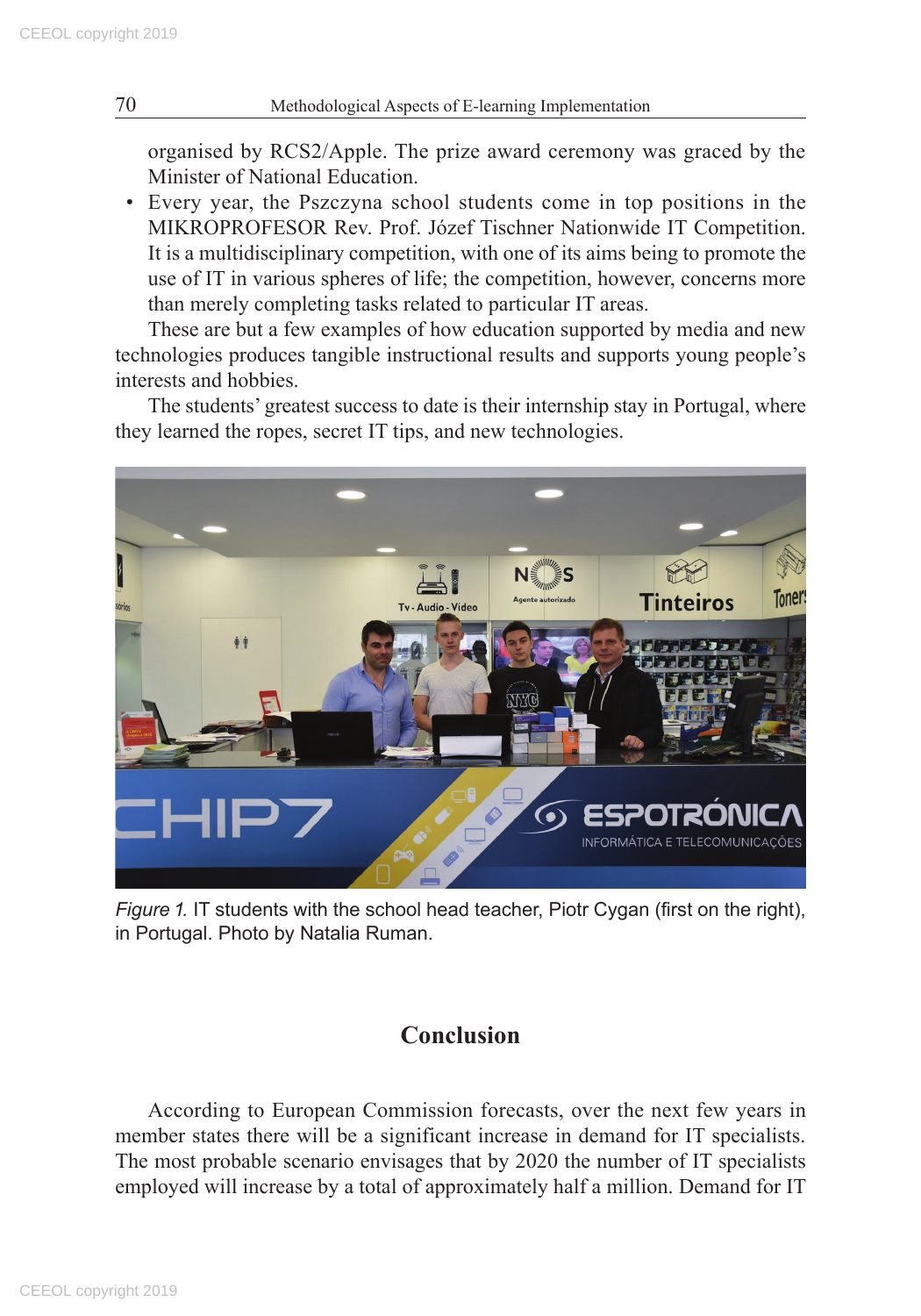specialists is increasing faster than their employment. It is important that learning outcomes be properly selected based on the curriculum. Labour market analysts point out that IT specialists most commonly use the following programming languages: SQL, HTML, CSS, and PHP. MSSQL, Oracle, and MySQL are the most popular database tools. According to statistics on IT specialists' competencies, most of them administer LAN networks (31%), and a slightly lower number deal with broadly understood http server service provision (30%). On the other hand, information from job offers provides a clear picture of employers' requirements. 41% of job offers target programmers (mostly web application programmers), 20% – network administrators, and 16% – computer system installation and servicing technicians (source: http://pzs2pszczyna.pl/index.php/kierunki-ksztalcenia/technikinformatyk, "Internet zagrożeniem?…").

Students are provided with solid theoretical knowledge of unchanging and always relevant computer science fundamentals, both theoretical and technical ones. Students will be able to apply for the following positions:

- IT system analyst,
- application designer and programmer,
- web application designer,
- computer game programmer (an engineering course),
- data analyst (an engineering course),
- software integration specialist,
- information management specialist (e.g. in healthcare establishments), and
- information security specialist.

Contemporary computer use in schools not only poses classic challenges before students but also requires them to demonstrate computer science creativity, i.e. to possess the ability to solve non-routine problems that call for artificial intelligence methods and techniques. It can be said that both in Poland and other countries there is a real need for "digital schools."

The use of technology in school today cannot be limited to computer use, web development, or learning programming. The widespread use of IT tools and the ongoing use of the Internet in other areas of social life has led to a growing educational dimension in the implementation of the computer science curriculum. Teachers primarily commit themselves to: educating students about cybercrime problems and about respecting the effects of other people's work (including the protection of copyright), developing skills in the computerised world, and making the students aware of the benefits and risks of technological progress.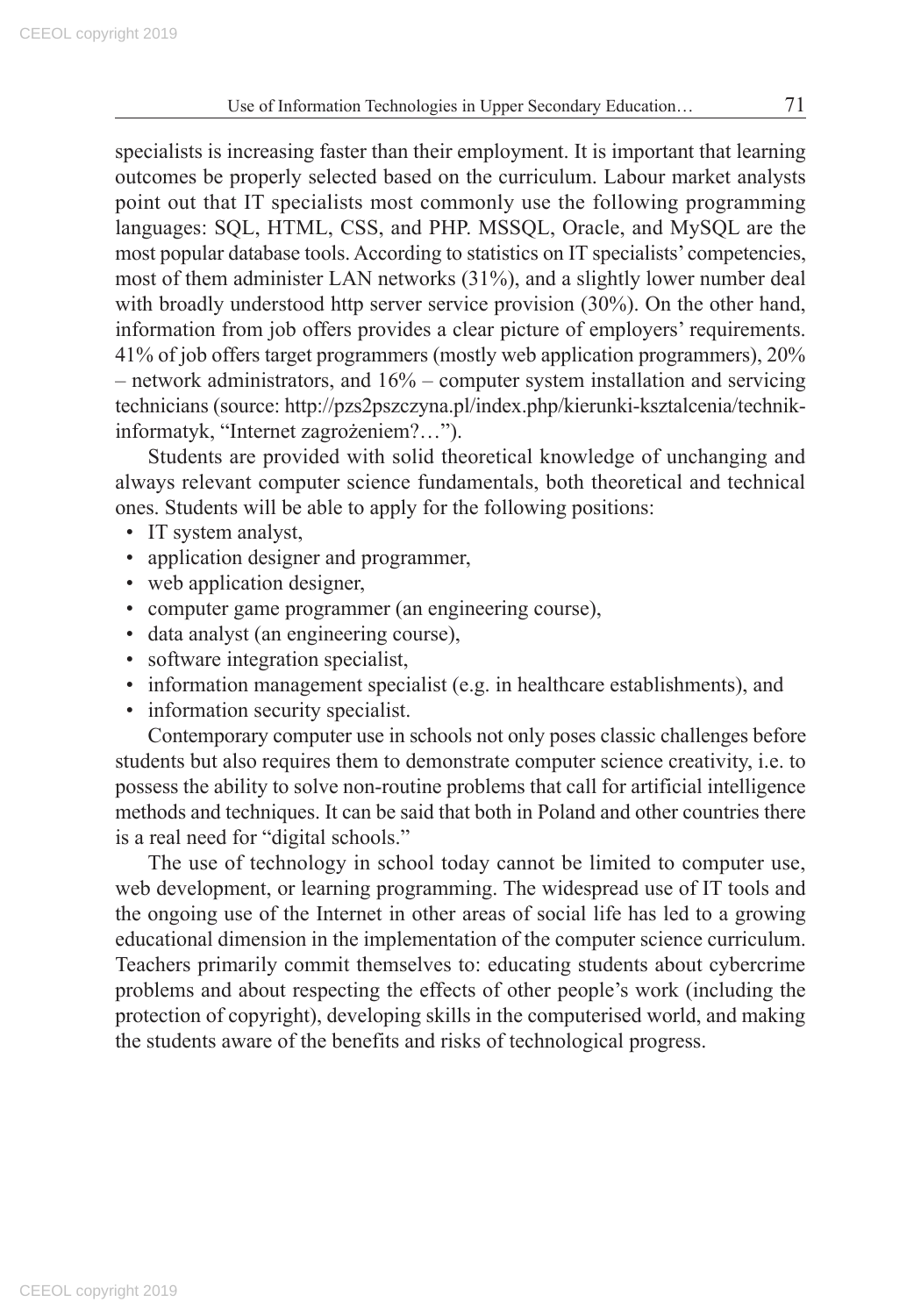# **References**

- Arends, I. R. (2000). Uczymy się nauczać. Warszawa: PWN.
- Batorski, D. (2006). Korzystanie z Internetu przemiany i konsekwencje dla użytkowników. In Ł. Jonak et al. (Eds.), Re: internet – społeczne aspekty medium. Polskie konteksty i interpretacje (pp. 119–152). Warszawa: Wydawnictwa Akademickie i Profesjonalne.
- Gajda, J. (2004). Media w edukacji. Kraków: Oficyna Wydawnicza Impuls.
- Hatalska, N. (2002). Multimedia w szkole. Nauka języków obcych. Nowa Szkoła, 4, 44–59.
- Himmelweit, H., Oppenheim, A., & Vince, P. (1958). Television and the child: An empirical study of the effect of television on the young. London: Oxford University Press.
- Internet zagrożeniem? Materiały Ośrodka Rozwoju Kompetencji Edukacjnych w Bielsku-Białej z szkolenia z dnia 11.05.2016 r.
- Jędryczkowski, J. (2008). Prezentacje multimedialne w pracy nauczyciela. Zielona Góra: Oficyna Wydawnicza Uniwersytetu Zielonogórskiego.
- Juszczyk, S. (2002). Metodyka nauczania informatyki. Toruń: Wydawnictwo Adam Marszałek.
- Karkowska, M. (2007). Socjologia wychowania. Łódź: Wydawnictwo Wyższej Szkoły Humanistyczno-Ekonomicznej w Łodzi.
- Koblewska, J. (1980). Szkoła i środki masowego oddziaływania. Warszawa: Wydawnictwo Państwowe Zakłady Wydawnictw Szkolnych.
- Krzysztofek, K. (2007). WEBski świat: mądrość tłumów sieciowych czy zbiorowe nieuctwo? In A. Keen, Kult amatora. Jak internet niszczy kulturę (pp. 11–23). Warszawa: Wydawnictwa Akademickie i Profesjonalne.
- Siemieniecki, B. & Lewandowski, W. (2000). Internet w szkole. Toruń: Wydawnictwo Adam Marszałek.
- Smyrnova-Trybulska, E. (2004). Podstawy wykorzystania komputera. Sosnowiec: Wydawnictwo WSZiM.
- Wojtuszkiewicz, K. (2007). Urządzenia techniki komputerowej. Warszawa: PWN.

Natalia Maria Ruman

#### **Wykorzystanie technologii informacyjnych w szkole średniej Praktyczne inspiracje pochodzące z Powiatowego Zespołu Szkół nr 2 im. Karola Miarki w Pszczynie**

#### Streszczenie

W przewidywalnej przyszłości multimedia nie zastąpią tradycyjnych narzędzi wykorzystywanych do kształcenia. Jednakże w licznych sytuacjach dydaktycznych wskazane jest użycie niebezpośrednich sposobów przedstawienia rzeczywistości.

Celem niniejszego artykułu jest omówienie podstawowych praktyk pedagogicznych z zakresu wykorzystywania współczesnych technologii w edukacji oraz ukazanie kreatywnych poszukiwań i pełnego refleksji ulepszonego nauczania wykorzystującego potrzebne do tego umiejętności. Zaprezentowane problemy posłużą do przeprowadzenia przyszłych badań nad rozwojem umiejętności nauczyciela z zakresu wykorzystania programów komputerowych do zarządzania szkołą.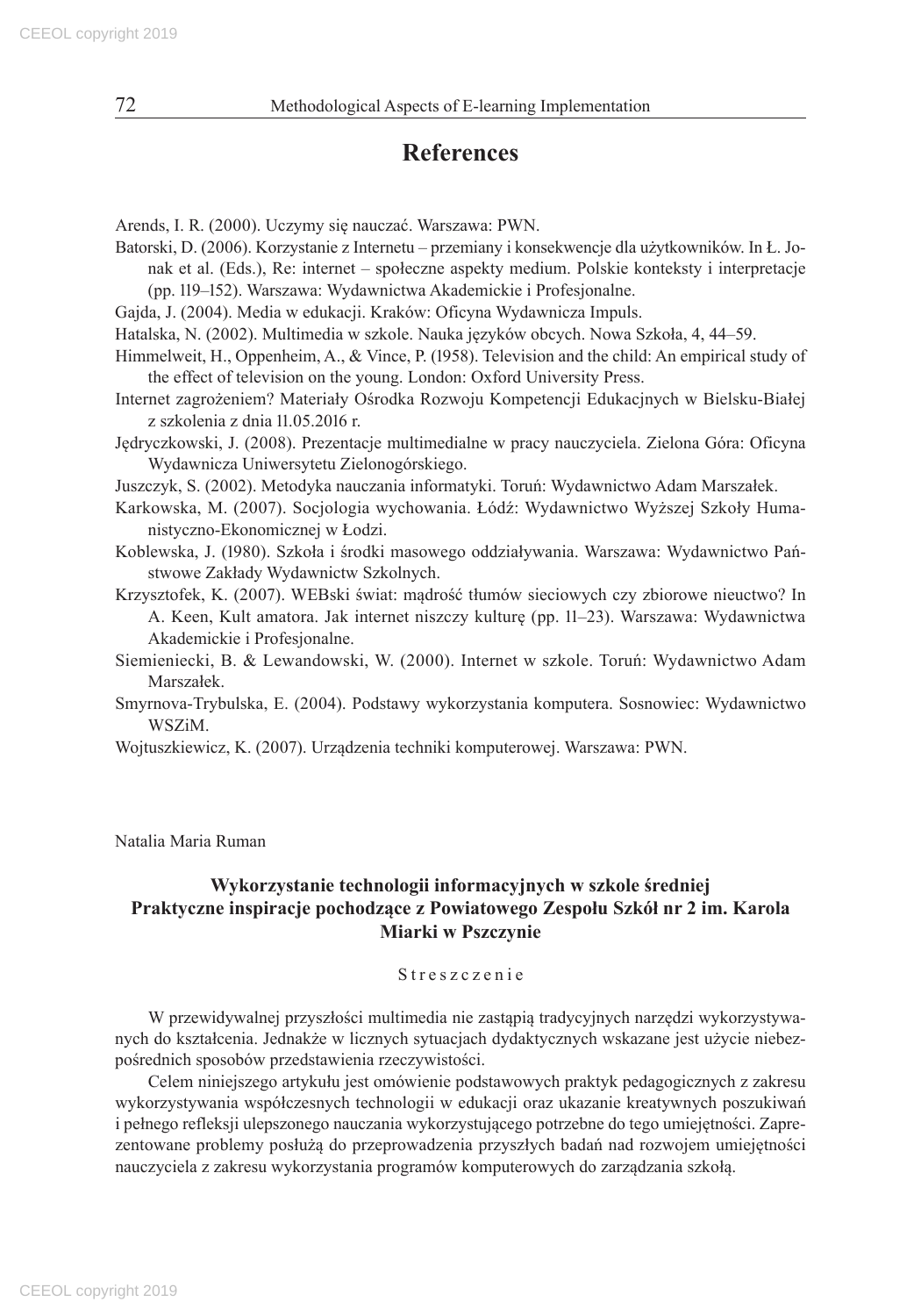Wyzwanie dla cyfrowej szkoły stanowią edukacja w cyberprzestrzeni, e-learning, nowe technologie i nowe rozwiązania oraz zapobieganie towarzyszącemu im ryzyku. Szkoły powinny dotrzymywać kroku zmieniającej się rzeczywistości, bowiem tylko w ten sposób efektem ich pracy będą korzyści edukacyjne na miarę społeczeństwa XXI wieku.

Słowa kluczowe: Internet, multimedia, komputeryzacja, cyfrowa szkoła

Natalia Maria Ruman

#### **Использование информационных технологий на заключительных этапах среднего образования Практический опыт Комплекса средней школы К. Миарка № 2 в г. Пщине**

#### Аннотация

В обозримом будущем мультимедиа не заменит инструменты естественного обучения. Однако существует ряд дидактических ситуаций, когда использование косвенных форм описания реальности является целесообразным или даже необходимым.

Целью статьи является представить элементарную педагогическую практику в области современных технологий обучения и показать творческий квест и рефлексивное обогащение педагогического стиля обучения, в котором используются навыки. Представленные проблемы способствуют будущим исследованиям в области анализа развития навыков преподавателей с использованием компьютерных программ в управлении школами в их профессиональной деятельности.

Вызов для Цифровой школы представляют - образование в киберпространстве, электронное обучение, новые технологии и решения, сопровождаемые одновременной профилактикой рисков, связанных со средствами информации. Школы должны быть в курсе быстро меняющейся реальности - только таким образом они могут получить полезные образовательные результаты для общества в XXI веке.

К л ю ч е в ы е с л о в а: Интернет, мультимедиа, компьютеризация, цифровая школа

Natalia Maria Ruman

#### **Uso de Tecnologías de la Información en Educación Secundaria Superior. Inspiraciones prácticas de K. Miarka Complejo de escuela secundaria superior n. ° 2 en Pszczyna**

#### Resumen

En un futuro previsible, el multimedia no reemplazará las herramientas de enseñanza tradicionales. Sin embargo, hay una serie de situaciones didácticas donde es aconsejable o necesario el uso de formas indirectas de descripción de la realidad.

El artículo tiene como objetivo presentar la práctica pedagógica elemental en el campo de las tecnologías de aprendizaje contemporáneo y mostrar la búsqueda creativa y el enriquecimiento